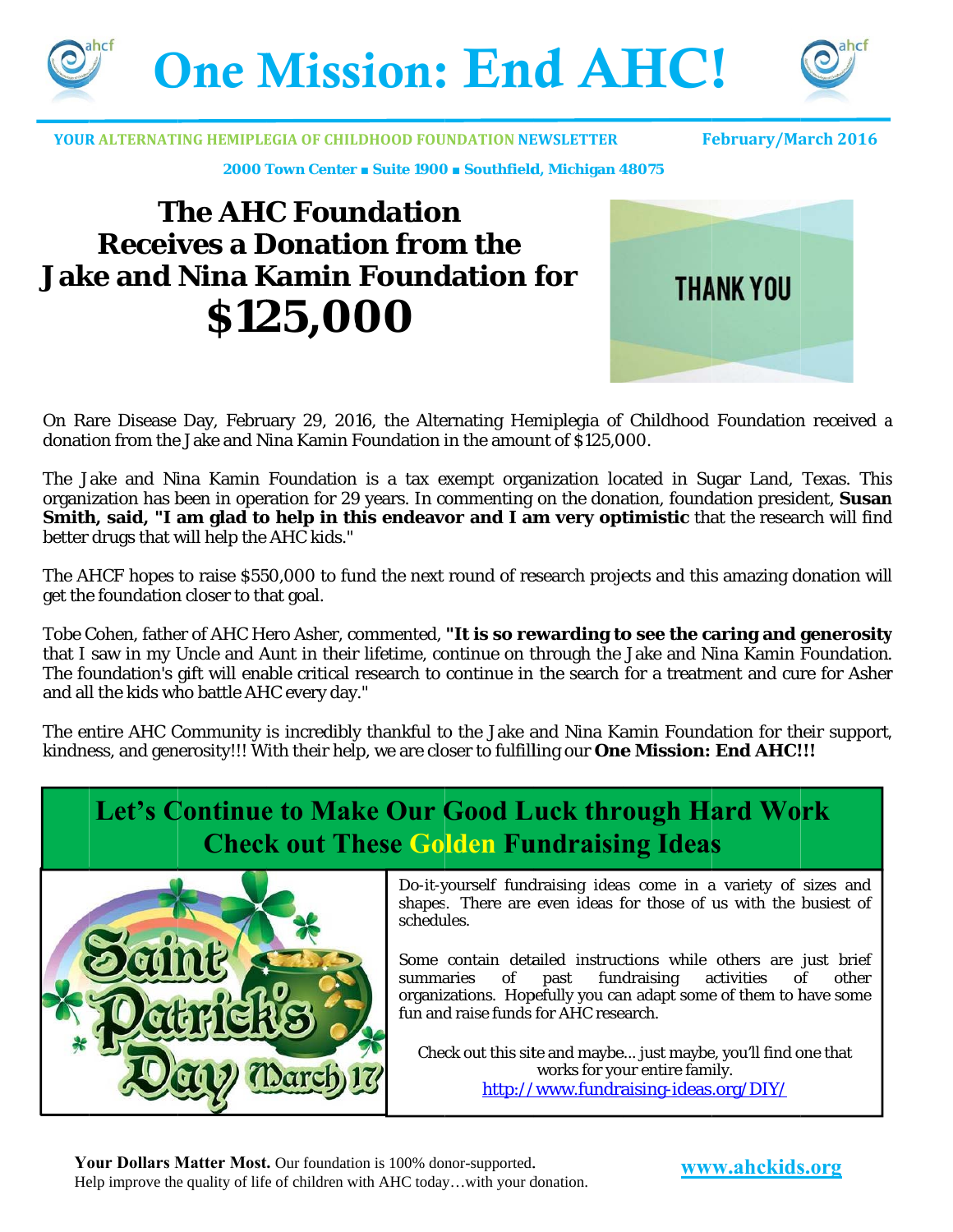

*PATH TO A CURE* Vanderbilt University Study Links Sensory Difficulties to Serotonin System

In December 2014, an article was published in *Molecular Brain* which discussed a relationship between sensory dysfunction and mutations in the ATP1A2 and ATP1A3 genes. AHC was one of the neuromuscular conditions covered in the article along with rapid-onset Dystonia Parkinsonism and familial hemiplegic migraine. http://molecularbrain.biomedcentral.com/articles/10.1186/s13041-014-0089-

**Carissa Cascio, Ph.D.** 

Fast forward one year to a new study published in *Research in Autism Spectrum Disorders.* Researchers at Vanderbilt University sought to **shed light upon sensory dysfunction and certain behaviors** of some children with autism spectrum disorder (ASD).

Carissa Cascio, Ph.D., assistant professor of psychiatry and autism researcher at the Vanderbilt Kennedy Center said, "This study provides a first hint that there is a relationship between sensory difficulties, specifically tactile defensiveness, and the serotonin system in children with ASD."

"While the distinct mechanisms underlying hyper- and hypo responsiveness in ASD are currently unclear, serotonin is a potential modulator of hyper responsiveness, and that provides a potentially fertile ground for future research, Cascio said."

Sensory dysfunction is broadly classified as either hyper- or hypo responsiveness — that is, unusually strong reactions to touch, sound or visual stimuli, or diminished or absent reactions to stimuli.

#### **For more information on this research, go to:**

http://news.vanderbilt.edu/2016/01/autism-study-links-sensory-difficulties-serotonin-system/

## *PATH TO A CURE* CRISPR-Cas9 and the Value of Cutting-Edge Gene-Editing Technology

On February 12, 2016, an article appeared in *Scientific American* titled, "Patients Unsure about the Value of Cutting-Edge Gene-Editing Technology." **The discussion focused on a gathering of patient advocacy organizations and their opinions on gene editing.**



"Patients and their families are wrestling with these questions because new, powerful gene-editing techniques such as CRISPR–Cas9 allow researchers to make targeted changes in DNA much more easily than ever before. Yet any tinkering with the germ line remains particularly controversial because such alterations would be passed down to future generations so any mistakes could inadvertently be introduced into a family's gene pool."

To learn more about CRISPR-Cas9 and read the entire article go to: http://www.scientificamerican.com/article/patients-unsure-about-the-value-of-cutting-edge-geneediting-technology/

#### **www.ahckids.org**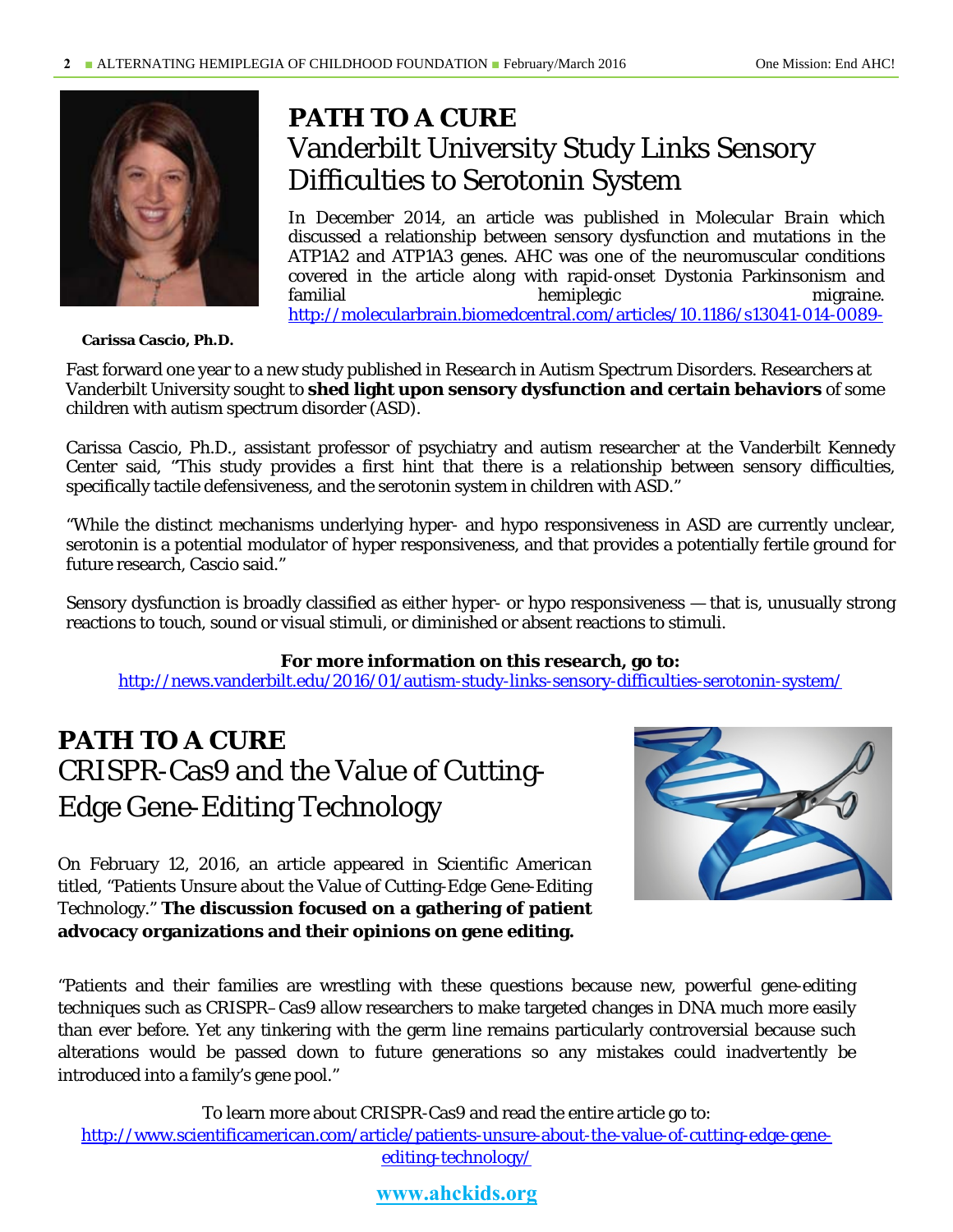### **AHCF** in **ACTION February Rare Disease Month Celebration AHCF Funds \$250,000 Grant to Vanderbilt University**

On February 9<sup>th</sup>, we hope you saw our press release in PR Newswire. In honor of Rare Disease Month, we were pleased to announce the funding of the second half of our \$250,000 grant. Final payment was made for the research project, "Molecular Physiology and Pharmacology of ATP1A3 Mutations in AHC."

| 4日<br><b>PR</b> Newswire<br>A UBM plc company |                                                                                                                                                     |       | Connect with Us V           | Member Sign in ~<br>For Journalists ><br>For Bloggers ><br>Global Sites v |  |
|-----------------------------------------------|-----------------------------------------------------------------------------------------------------------------------------------------------------|-------|-----------------------------|---------------------------------------------------------------------------|--|
| Solutions                                     | Knowledge Center                                                                                                                                    | Blog. | <b>Browse News Releases</b> | <b>ContactPR</b>                                                          |  |
|                                               | See more news releases in Health Care & Hospitals   Medical Pharmaceuticals   Not For Profit<br>AHCF Funds \$250,000 Grant to Vanderbilt University |       |                             |                                                                           |  |

This project is being conducted at Vanderbilt University School of Medicine under the direction of Dr. Kevin Ess and at Northwestern University Feinberg School of Medicine, Chicago, under the direction of Dr. Alfred George.

The second portion of the project was funded with the support of the Alternating Hemiplegia of Childhood Foundation (AHCF) in the amount of \$120,000 and the **Alternating Hemiplegia of Childhood Ireland** (AHCI) in the amount of \$5,000.

Dr. Ess stated, "The very generous donation by the AHCF and AHCI will enable us to determine mechanisms used by specific ATP1A3 mutations that cause AHC. Our experiential approach was designed to most quickly identify disease pathways as well as potential therapeutics that can help those afflicted with AHC."

Fully funding a project of this size is only possible through the incredible efforts of our AHC community. Thank you to AHCI and everyone around the world working with us to END AHC !!!



Registration for the family meeting is now open.

We are also interested in sponsors and possibly vendors that would help pay for the conference and in return be able to demonstrate their product like special needs strollers, educational toys etc... Do you have any suggestions for who might be interested in doing this? Would you be willing to check them out?

Lastly, we would really like to celebrate the kids and for this we need your help. We want to highlight things they love to do, their successes, and what makes them happy. If you would like to share any of your videos or photos which tell a little bit about them, please let us know by the end of April.

#### Please don't hesitate to register, comment, or share you memories.

Contact Lynn at <u>lynn@ahckids.org</u> or 650-796-1910 or Sharon at sharon@ahckids.org or 313-663-7772.

#### www.ahckids.org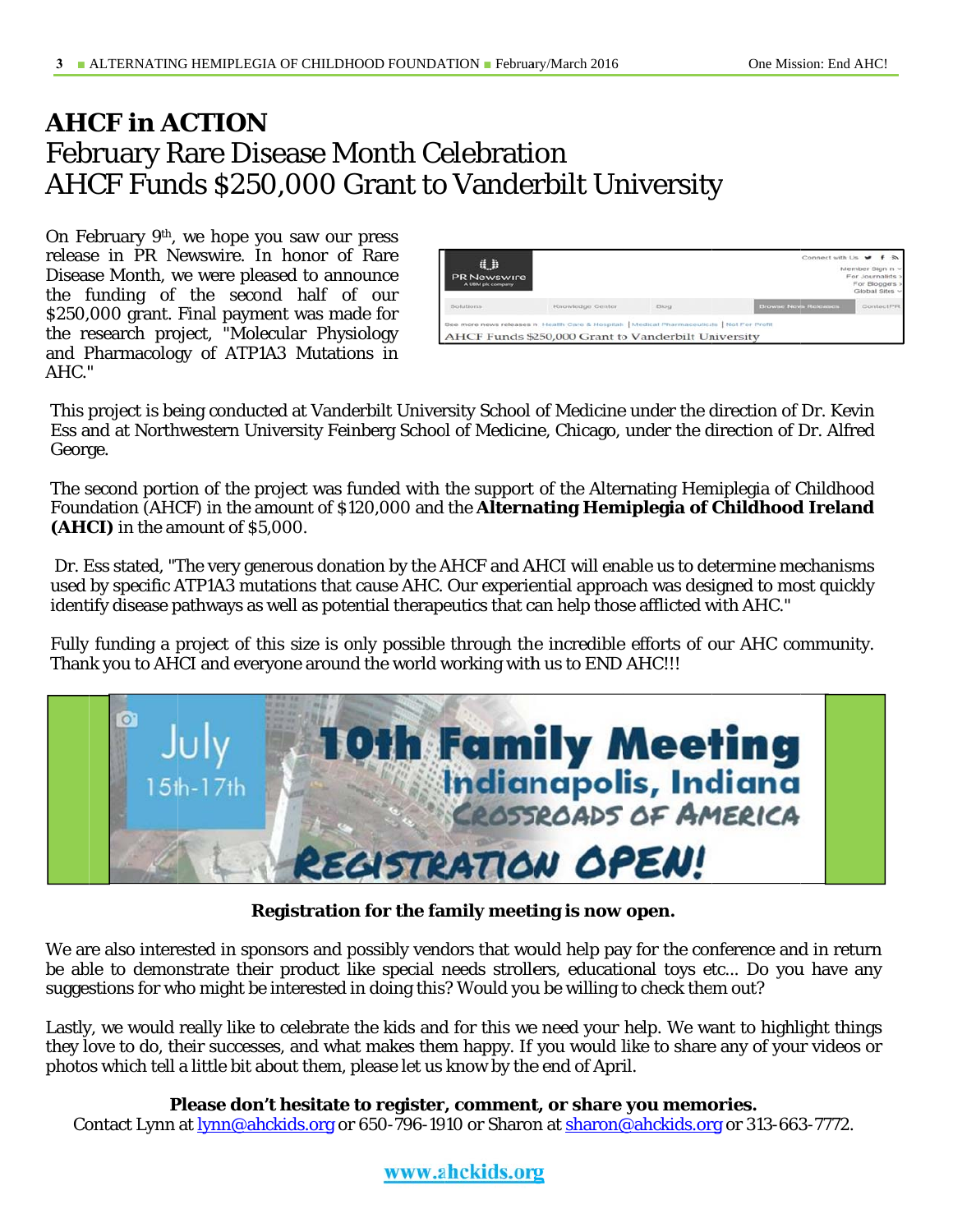

## *DOUBLE the FUNdraising*  Hee-Hawing for Hope 19 Years and Going Strong

Cindy and Dave Ryan have put on a fundraiser for AHC research for around 19 years. Their son, Michael, has AHC and, though the events wear him, he still loves to visit with the people he knows are helping him out each year.

This was the 6th year for the Hee-Haw variety show, and the 19th year for the fundraiser overall that had featured golf outings and get-togethers of all varieties. Throughout its tenure, Cindy said, "the group has raised over \$200,000 for the disease." This year the group hopes to raise over \$10,000.

#### **We thank Cindy and Dave for their unwavering support for close to two decades. Their dedication to the cause in honor of their son, Michael, is inspiring and greatly appreciated.**

Checkout an article about their work at: http://myjournalcourier.com/news/92158/hee-hawing-for-hope

## *DOUBLE the FUNdraising* IMCU Gives Back Program Update

The Indiana Members Credit Union (IMCU) Gives Back program was created to celebrate their 60th anniversary by giving back to the communities they serve. The AHCF entered the contest and was fortunate to lead in online voting because of the amazing support of our AHC community.



Unfortunately, we were notified during voting that we were removed from the contest because we did not meet one of the requirements for inclusion in the contest. Since the oversight was noticed during the voting period, IMCU graciously recognized the great works of our community and made a contribution to the 2016 AHCF Family Meeting.

While we weren't able to finish the contents, we certainly appreciate the family that thought to nominate us. We also appreciate the level of support we received through voting, sharing, and beating the bushes during the contest. **Finally, we are grateful to the IMCU for supporting our community and making a donation that will help our tremendous kids at the family meeting! Thank you all!!!** 



## *DOUBLE the FUNdraising* Charity Mania – Another Super Success

Thanks to everyone who helped sell Charity Mania Super Bowl tickets this year, we raised over \$1,900 this year. Not only was it fun to watch the scores for each quarter of the Super Bowl, but it was great to help the AHC Community at the same time!

Special thanks go to **Paul Hodes** for coordinating the event!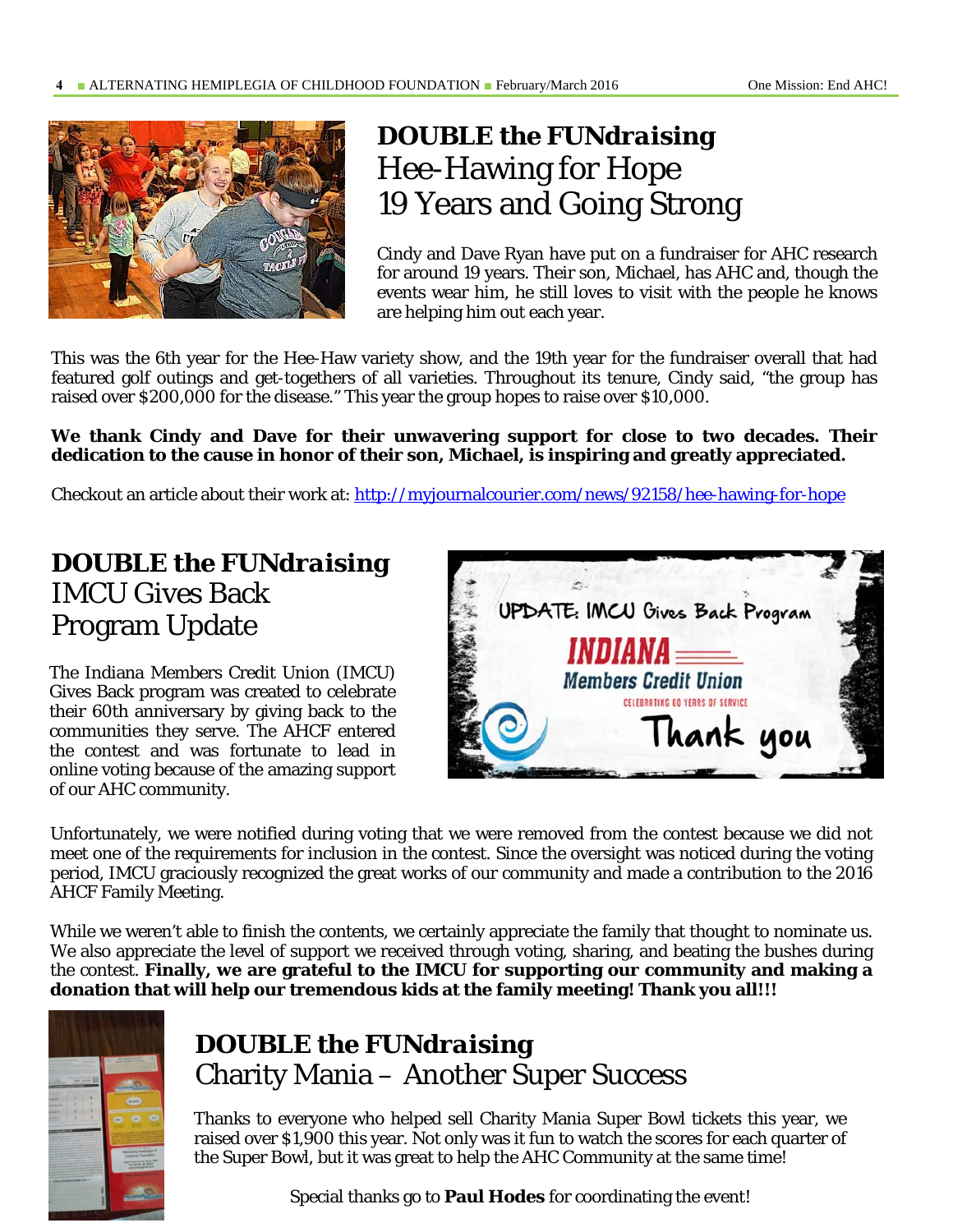## *ADVOCATES FOR AHC*  Supporting the AHC Community in Different Ways



A big **THANK YOU** goes out to **Heather Gates** for organizing the **Valentine's Day** card exchange this year. Heather gathered the names and address of kids who then mailed a Valentine's Day message to their AHC friends. It's a great way to connect with our community. **Thanks again Heather!** 

## *ADVOCATES FOR AHC*  Thank you AHC Ireland



We wish to thank the families with the **AHC Ireland (AHCI)** family foundation for their generous \$5,000 donation to the grant currently underway at Vanderbilt and Northwestern Universities.

**Together, the AHC Community will find a way to make our one goal a reality: End AHC!** 

## **go raibh maith agat**

*ADVOCATES FOR AHC*  International AHC Research Consortium Issues Public Communication N. 03-2016 Activity Plan JANUARY –JUNE 2016



In October 2014, the IAHCRC International Consortium was created as a coordinated network of clinical centers and basic research labs, to carry out large-scale studies based on common collaboration rules and on common elements, formats and methods for the data and information sharing.

The Consortium has planned many activities to carry out in this first semester of 2016 with the support of the main patient associations for AHC. Among such initiatives:

- The development of the IAHCRC-Cloud Service, for the on-line data collection and sharing for the collaborative studies of the Consortium. The service is developed by the IEMEST Research Institute, an IAHCRC member Center.
- We are also creating the on-line IAHCRC Forum, to facilitate the participation to the discussions about the main topics identified by the Standardization Workgroups and the contribution to the related activities. The Forum will be accessible by all the IAHCRC members and, upon invitation, also by external researchers, patients and any other stakeholders.
- Finally, we have scheduled the annual General Assembly in June, as the highest expression of participation and of collaboration, for the harmonic and positive contribution of all the IAHCRC members to the development of the research on AHC and all the ATP1A3 diseases.

You can read the full text of the notice on IAHCRC's Facebook post from March 10<sup>th</sup>.

You can find more information about the IAHCRC at their website: **http://www.iahcrc.net**